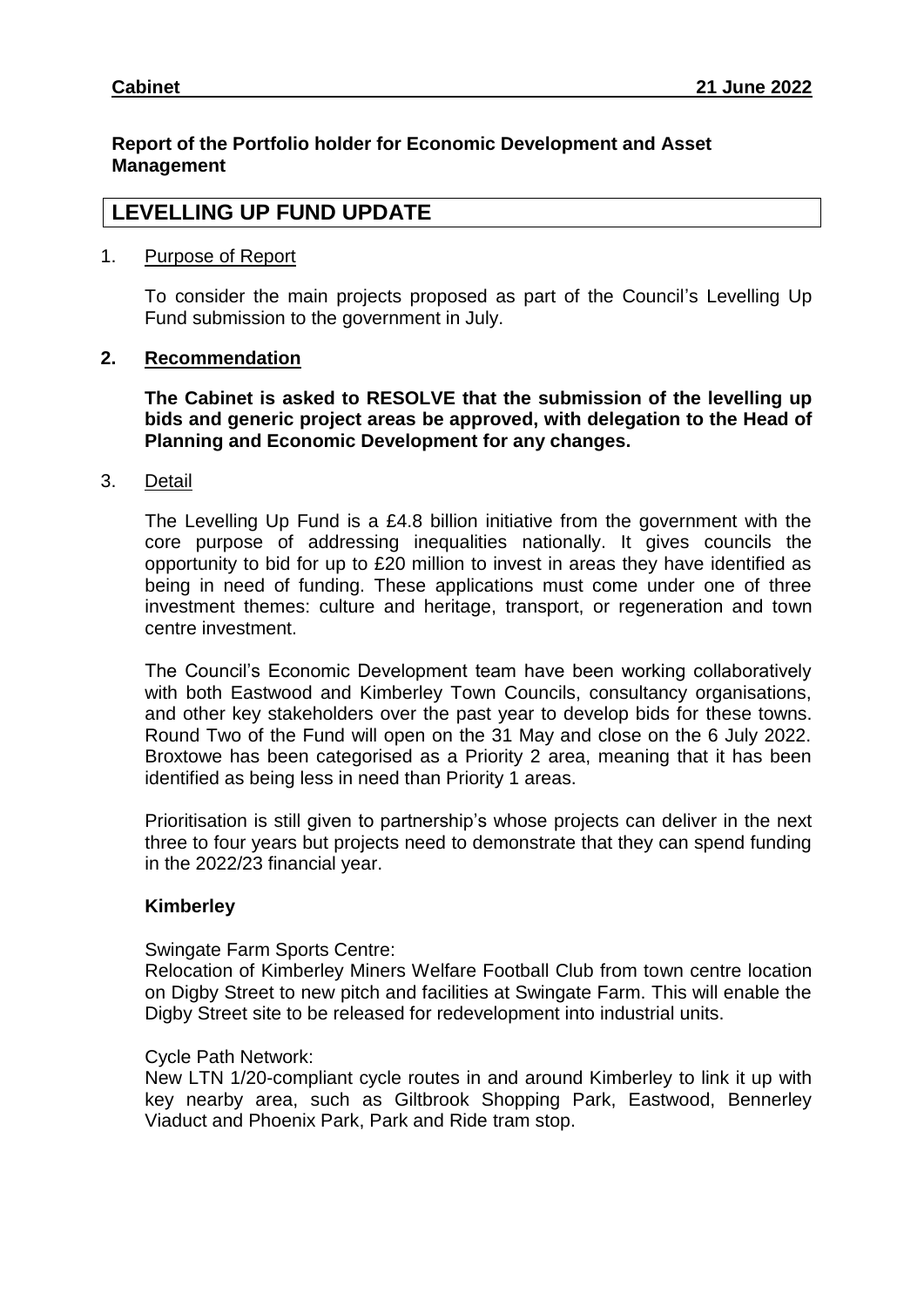### Town Centre Improvements

Improvements to pedestrian realm and light installations to make the town centre more friendly, event centred and aesthetically pleasing. Alongside this, grants will be offered to local businesses to enhance or design Victorian features for their shops fronts to give Kimberley a unique identity.

A business and community hub is to be built on the existing site of the Parish Rooms, providing co-working space and managed offices. It is a multi-function hub with community facilities.

## **Eastwood**

#### Walker Street Wellbeing Hub

A new wellbeing hub in the heart of the town centre that will house a new GP surgery, pharmacy, library and community swimming pool with therapeutic benefits. Alongside this new addition to the town centre, grants will be made available to businesses to encourage town centre regeneration and recovery from the pandemic.

#### Durban House

Transformation of an important historic building in Eastwood into a low-carbon community hub. Services ran from Durban House will include a dementia day care facility, as well as employment support services, mental health support services, a healthy eating café, a community garden, and health and fitness classes. These facilities will be overseen by the Durban House Community Hub group, which is a registered Community Interest Organisation. LUF funding will enable the structural changes needed to allow these services to run from Durban House.

#### Cycle Path Network

New LTN 1/20-compliant cycle routes in and around Eastwood to link the town up with other important areas, including Kimberley, Caunton Engineering, Panattoni Park, and encourage active travel methods.

Amion Consulting who have previously been successful with LUF bids elsewhere across the Country have been appointed to support the bids submission process.

On completion of the near final drafts of the Economic Development Team will hold a session with Councillors, especially the Cabinet to clarify all matters pertaining to the bids and the Council's onward role in their delivery.

#### 4. Financial Implications

The approximate bid ask for the Kimberley bid is £14 to £15 million and £19 to £20 million for Eastwood. Both of these cost estimations are dependent on contingencies and finalised costings for elements of each bid.

DHLUC also expect bids to provide a 10% local capital contribution, either in land or financial contributions, contributions could come from either the private,